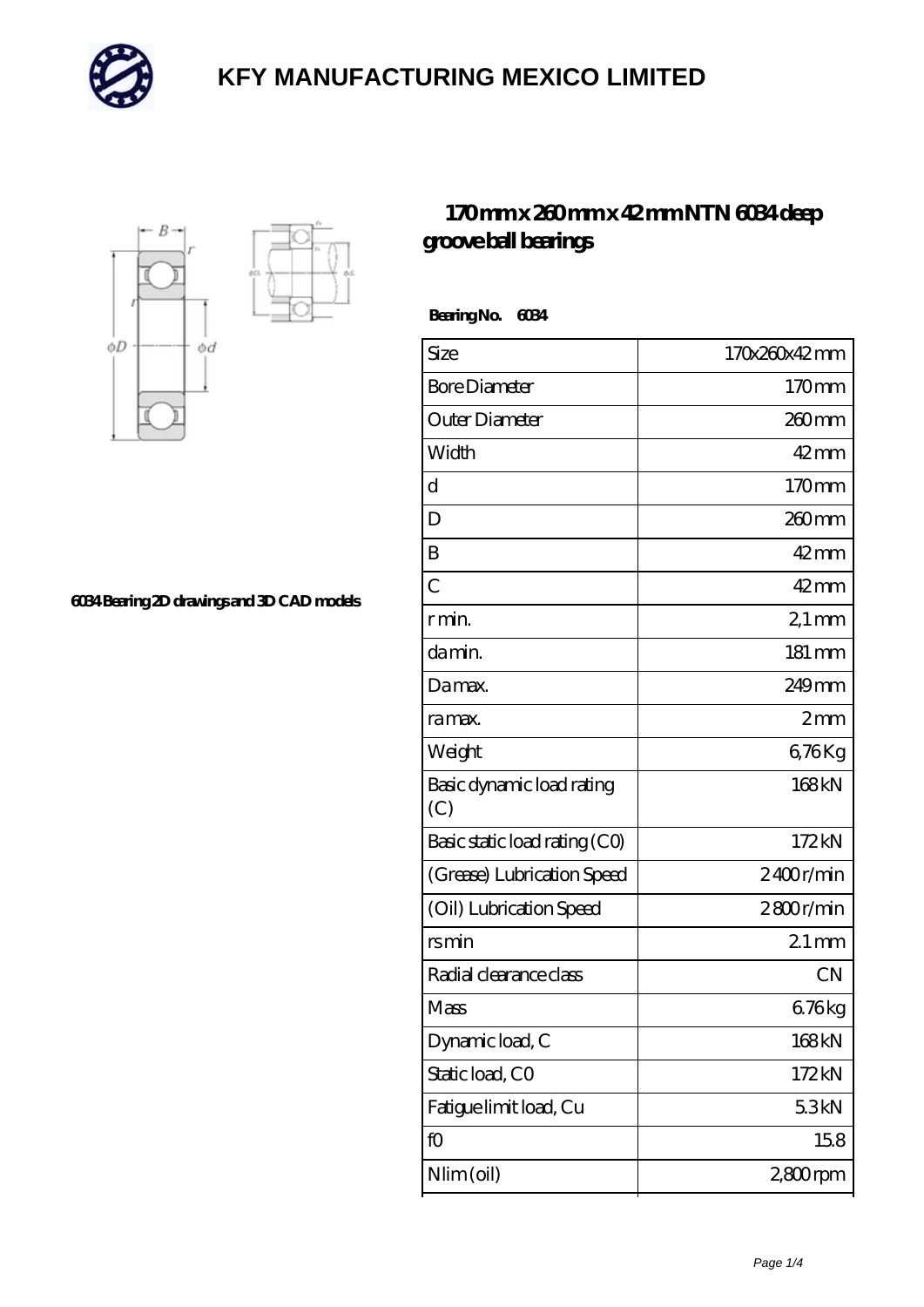

| Nlim (grease)                                    | $2,400$ rpm                                                            |
|--------------------------------------------------|------------------------------------------------------------------------|
| Min operating temperature,<br>Tmin               | $-20^\circ$ C                                                          |
| Max operating temperature,<br>Tmax               | $120^\circ$<br>C                                                       |
| Characteristic cage<br>frequency, FTF            | 044Hz                                                                  |
| Characteristic rolling<br>element frequency, BSF | $7.84$ Hz                                                              |
| Characteristic outer ring<br>frequency, BPFO     | 656Hz                                                                  |
| Characteristic inner ring<br>frequency, BPFI     | 844Hz                                                                  |
| damin                                            | 181 mm                                                                 |
| Damax                                            | $249$ mm                                                               |
| ramax                                            | 2mm                                                                    |
| Category                                         | Single Row Ball Bearings                                               |
| Inventory                                        | 0 <sup>0</sup>                                                         |
| Manufacturer Name                                | <b>NTN</b>                                                             |
| Minimum Buy Quantity                             | N/A                                                                    |
| Weight / Kilogram                                | 6986                                                                   |
| Product Group                                    | <b>BOO3O8</b>                                                          |
| Enclosure                                        | Open                                                                   |
| Precision Class                                  | ABEC 1   ISO PO                                                        |
| Maximum Capacity / Filling<br>Slot               | No                                                                     |
| Rolling Element                                  | <b>Ball Bearing</b>                                                    |
| Snap Ring                                        | No                                                                     |
| <b>Internal Special Features</b>                 | No                                                                     |
| Cage Material                                    | Steel                                                                  |
| <b>Internal Clearance</b>                        | CO-Medium                                                              |
| Inch - Metric                                    | Metric                                                                 |
| Long Description                                 | 170MM Bore; 280MM<br>Outside Diameter; 42MM<br>Outer Race Width; Open; |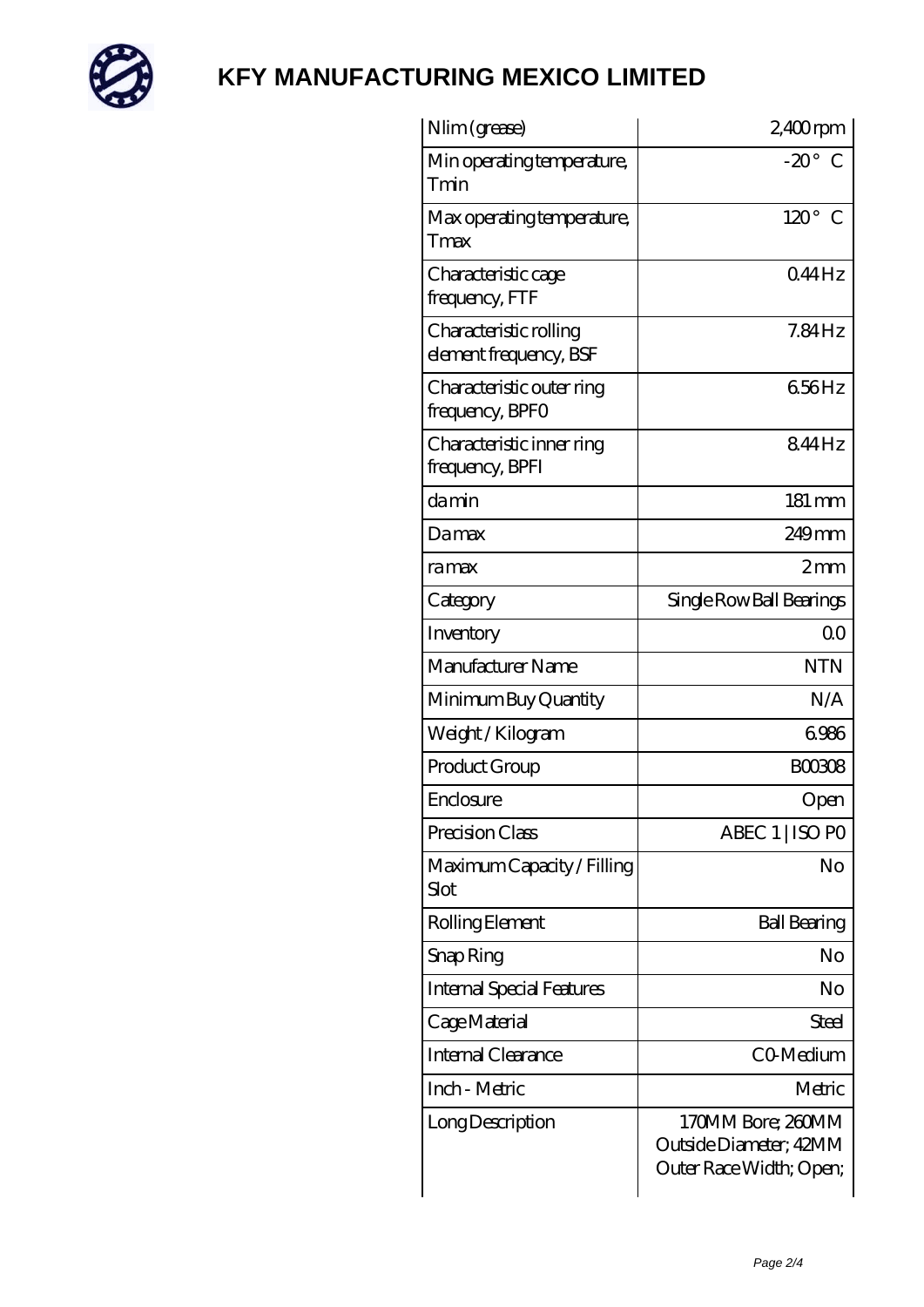

|                          | Ball Bearing, ABEC 1   ISO                               |
|--------------------------|----------------------------------------------------------|
|                          | PQ No Filling Slot; No Snap<br>Ring, No Internal Special |
|                          | Features; CO-Medium                                      |
|                          | Internal Clearance; Steel                                |
|                          | Cage                                                     |
| <b>Other Features</b>    | Deep Groove                                              |
| Category                 | Single Row Ball Bearing                                  |
| <b>UNSPSC</b>            | 31171504                                                 |
| Harmonized Tariff Code   | 8482105068                                               |
| Noun                     | Bearing                                                  |
| Keyword String           | Ball                                                     |
| Manufacturer URL         | http://www.ntnamerica.co                                 |
|                          | m                                                        |
| Manufacturer Item Number | 6034                                                     |
| Weight/LBS               | 17.5                                                     |
| Bore                     | 6693Inch   170Millimeter                                 |
| Inner Race Width         | OInch   OMillimeter                                      |
| Outside Diameter         | 10.236Inch   260Millimeter                               |
| Outer Race Width         | 1.654 Inch   42 Millimeter                               |
| bore diameter:           | 170mm                                                    |
| finish/coating           | Uncoated                                                 |
| outside diameter:        | 260mm                                                    |
| bearing material:        | High Carbon Chrome Steel                                 |
| overall width:           | $42$ mm                                                  |
| cage material:           | <b>Steel</b>                                             |
| bore type:               | Round                                                    |
| inner ring width:        | 42mm                                                     |
| closure type:            | Open                                                     |
| outer ring width:        | $42 \text{mm}$                                           |
| rowtype & fill slot:     | Single Row Non-Fill Slot                                 |
| maximum rpm (grease):    | 2400rpm                                                  |
| snap ring included:      | Without Snap Ring                                        |
| maximum rpm (oil):       | 2800rpm                                                  |
|                          |                                                          |